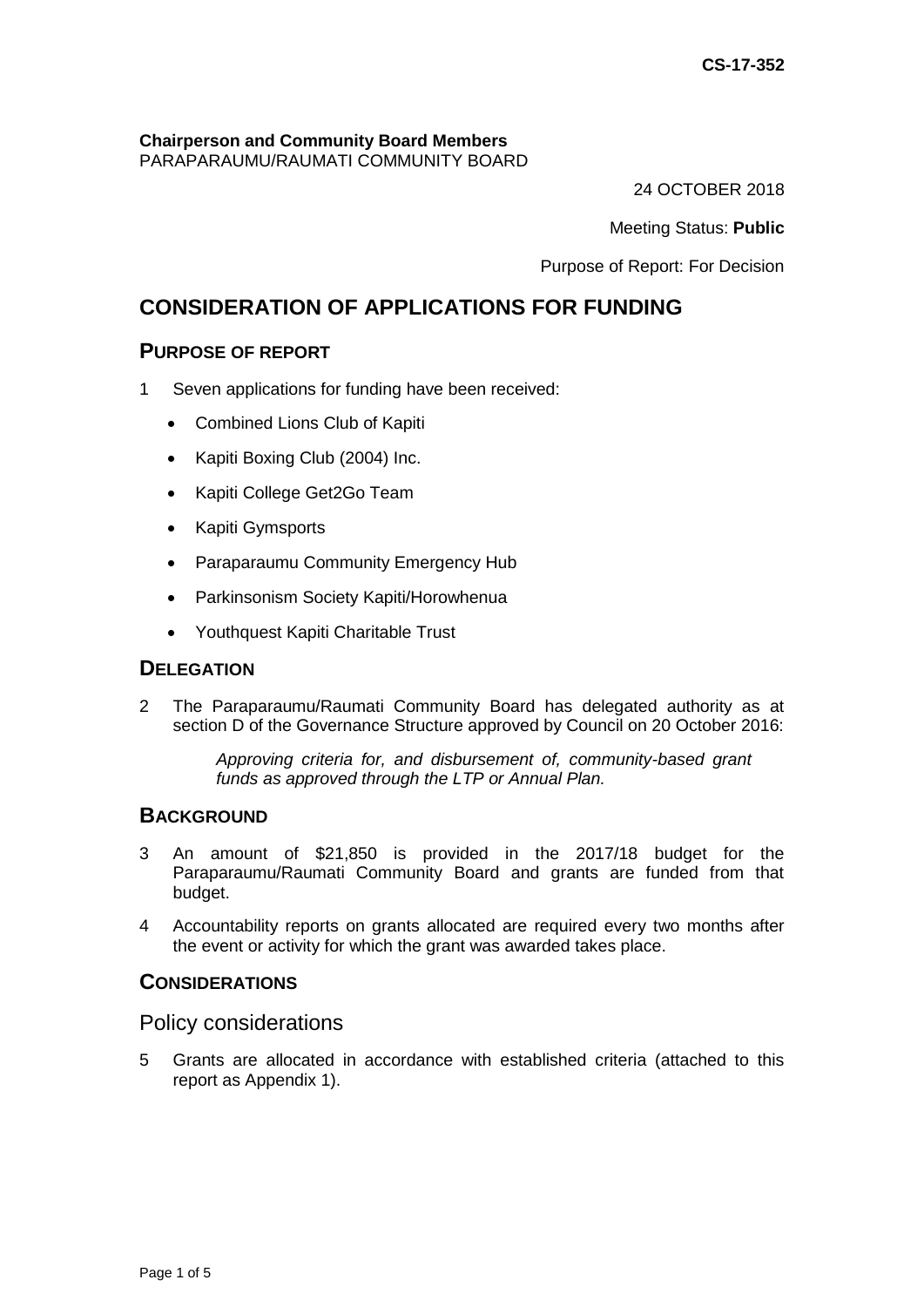# Applications to the Community Grants Fund

#### Combined Lions Club of Kapiti

- 6 Funding of \$333 is sought to assist with the costs of purchasing collection bags for the annual Kapiti-wide collection for the Foodbanks at Kapiti and Otaki.
- 7 This activity can be considered under Eligible Purpose 2: *Special Project or Activity.*

#### Kapiti Boxing Club (2004) Incorporated

- 8 Funding of \$500 is sought to assist with the Club's administration costs.
- 9 This activity can be considered under Eligible Purpose 2: *Special Project or Activity.*

#### Kapiti College Get2Go Team

- 10 Funding of \$500 is sought to assist with the cost of competing in the Get2Go New Zealand Grand Final, being held on Great Barrier Island in December 2017.
- 11 This activity can be considered under Eligible Purpose 2: *Special Project or Activity.*

#### Kapiti Gymsports

- 12 Funding of \$500 is sought to assist with the cost of consent fees for a building extension on the Club's gymnasium.
- 13 This activity can be considered under Eligible Purpose 4: *To partially or fully offset the cost of any Council permit, licence or resource consent fees.*

#### Paraparaumu North Community Emergency Hub

- 14 Funding of \$900 is sought to assist with the cost to purchase and install two x 800 litre rainwater tanks at the Paraparaumu North Community Emergency Hub located at the Connect Church, 1 Realm Drive, Paraparaumu.
- 15 This activity can be considered under Eligible Purpose 2: *Special Project or Activity.*

#### Parkinsonism Society of Kapiti/Horowhenua

- 16 Funding of \$500 is sought to assist with rental costs for the Society's office premises at Waikanae.
- 17 This activity can be considered under Eligible Purpose 2: *Special Project or Activity.*

#### Youthquest Kapiti Charitable Trust

- 18 Funding of \$500 is sought to assist with the costs of running the Trust's "Character Mentoring" programmes.
- 19 This activity can be considered under Eligible Purpose 2: *Special Project or Activity.*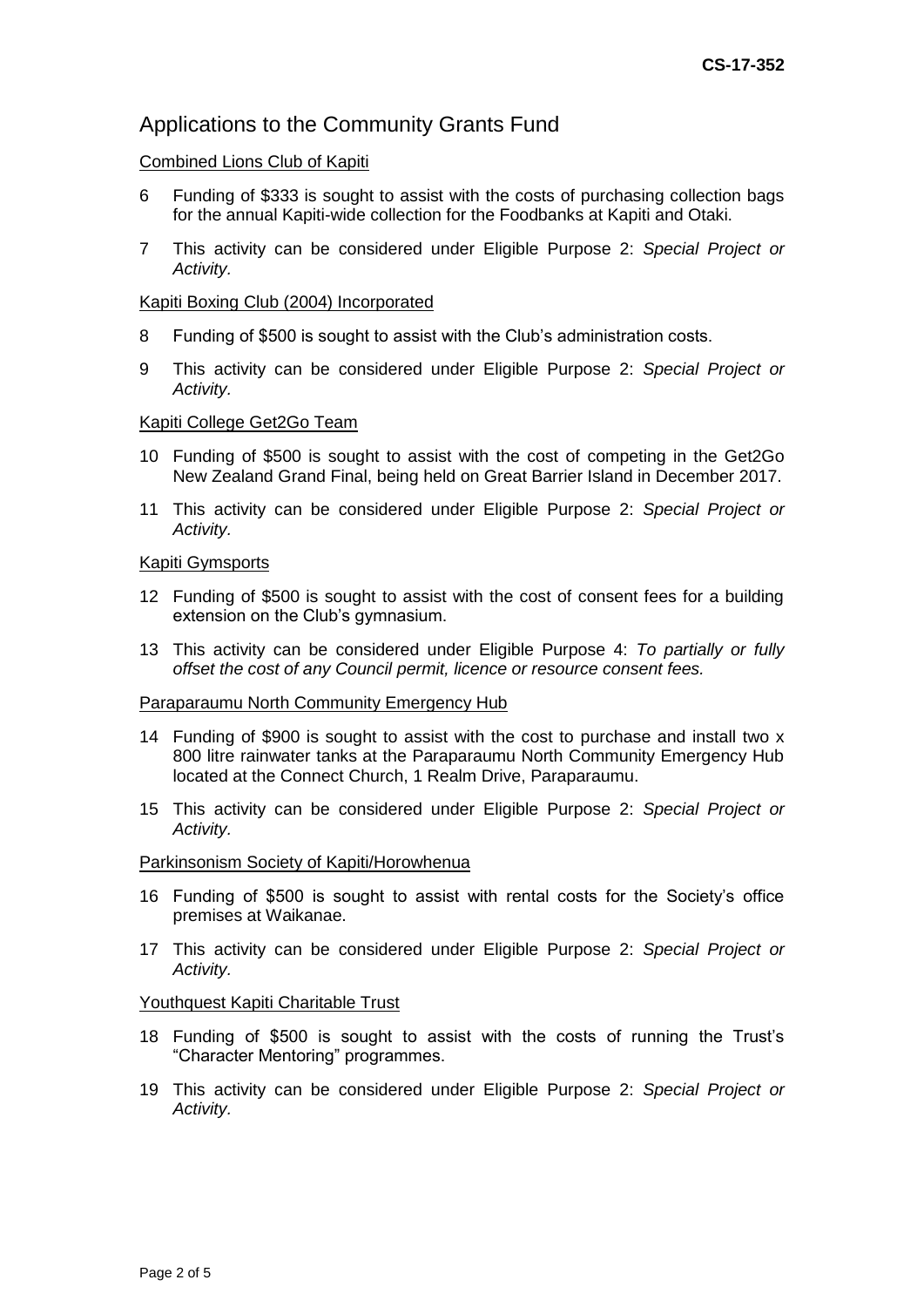# Financial considerations

20 To date in the 2017/18 year grants have been made as follows:

| Date           | Recipient                                                             | Amount  | Purpose of Grant                                                                                                                                                                                   | <b>Report Back</b>                    |
|----------------|-----------------------------------------------------------------------|---------|----------------------------------------------------------------------------------------------------------------------------------------------------------------------------------------------------|---------------------------------------|
| $01 - 08 - 17$ | Georgia Wickens                                                       | \$250   | To assist with the cost for Georgia to<br>participate in the Raumati Beach<br>School's trip to Samoa in November<br>2017.                                                                          | <b>Due February</b><br>2018           |
| $01 - 08 - 17$ | Zane Ainslie                                                          | \$500   | To assist with the cost for Zane to attend<br>the NZ Under 16 Mixed Touch Team's<br>2017 Development Tour, being held on<br>the Gold Coast in September 2017.                                      | <b>Due</b><br><b>November</b><br>2017 |
| $01 - 08 - 17$ | Kapiti College Boys<br>Hockey                                         | \$63.25 | To cover the cost of the Special Licence<br>required for the Hockey Team's<br>fundraising quiz night, being held on 22<br>July 2017.                                                               | Received<br>29-08-17                  |
| $01 - 08 - 17$ | Loved 4 Life                                                          | \$500   | To assist with the costs of providing a<br>quilt, knitted garments and meals to the<br>families of newborn babies.                                                                                 | Due October<br>2017                   |
| $01 - 08 - 17$ | Paraparaumu College<br><b>Barbershop Quartets</b><br>and Vocal Chorus | \$500   | To assist with the costs for the<br>Barbershop Quartets and Vocal Chorus<br>to compete in the Young Singers in<br>Harmony national competition, being held<br>in Auckland in September 2017.       | <b>Due</b><br><b>November</b><br>2017 |
| $01 - 08 - 17$ | Parawai Lions Club                                                    | \$75    | To assist with the cost of hiring the Kapiti<br>Community Centre for the "Hearts Night"<br>fundraising event, raising money for Idea<br>Services. The event is being held on 29<br>September 2017. | <b>Due</b><br>November<br>2017        |
| $01 - 08 - 17$ | <b>Presentation Sisters</b>                                           | \$500   | To assist with the cost of hiring the<br>Paraparaumu Memorial Hall for the<br>Presentation Sisters Mission Gala, being<br>held on 29 and 30 September 2017.                                        | <b>Due</b><br><b>November</b><br>2017 |
| $01 - 08 - 17$ | Waikanae Estuary<br>Care Group                                        | \$500   | To assist with the costs to build fencing at<br>the Group's new site in Hana Udy Place.                                                                                                            | Due October<br>2017                   |
| $01 - 08 - 17$ | Whirlwind                                                             | \$500   | To assist with the costs of providing<br>community mental health support for<br>men.                                                                                                               | Due October<br>2017                   |
| 12-09-17       | Zoe Boyd                                                              | \$455   | To assist with the cost of competing in<br>the Australian National Cheerleading<br>competition, being held in Sydney in<br>November 2017.                                                          | Due February<br>2018                  |
| 12-09-17       | Kapiti Basketball<br>Association                                      | \$500   | To assist with the costs of competing in<br>the Basketball New Zealand regional<br>tournament, being held in the Hawkes<br>Bay in October 2017.                                                    | <b>Due</b><br>January 2018            |
| 12-09-17       | Kapiti Concert<br>Orchestra                                           | \$500   | To contribute towards the costs of hiring<br>music for the concert being performed on<br>18 November 2017.                                                                                         | <b>Due February</b><br>2018           |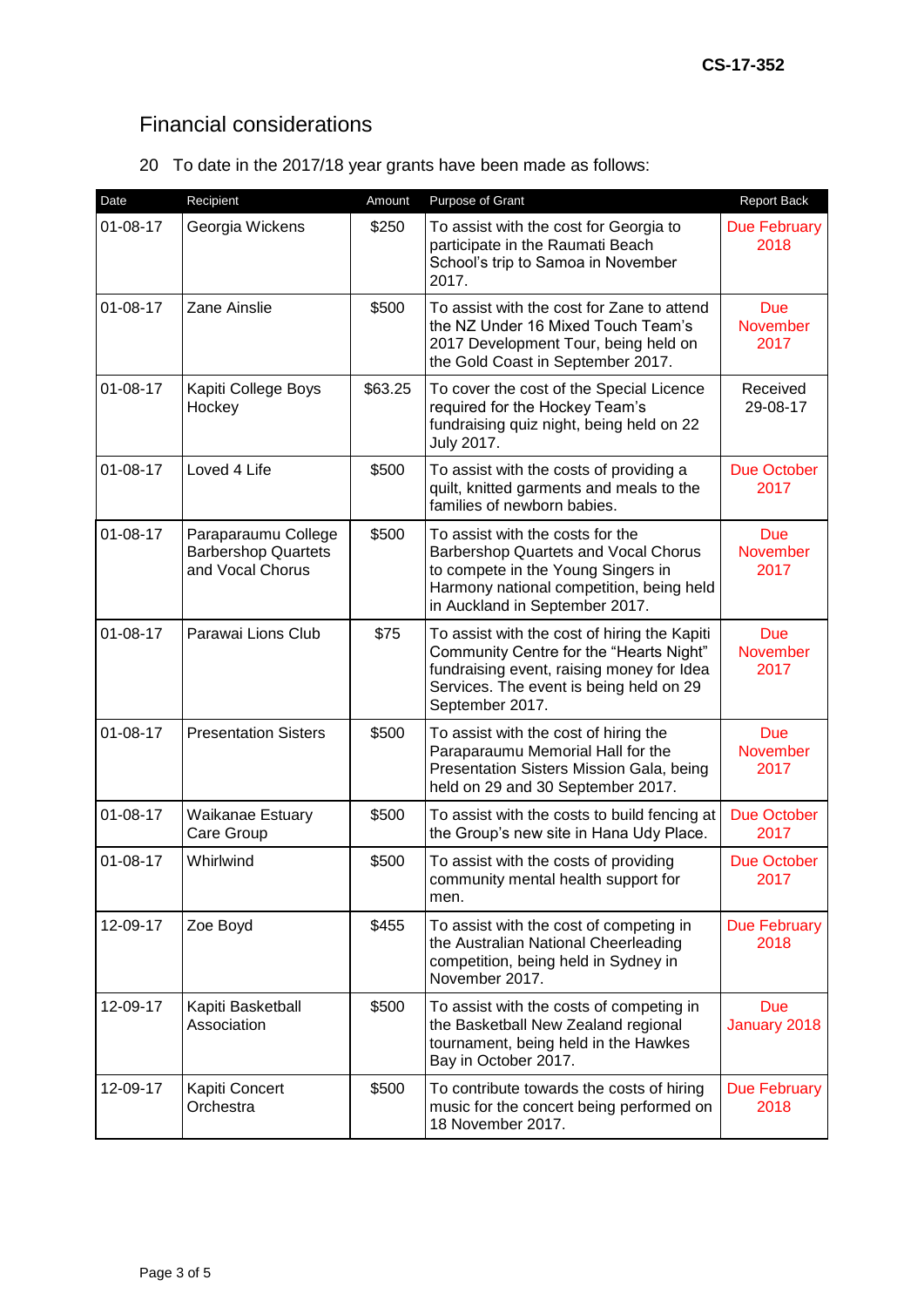| Date     | Recipient             | Amount | Purpose of Grant                                                                                                                                           | <b>Report Back</b>                    |
|----------|-----------------------|--------|------------------------------------------------------------------------------------------------------------------------------------------------------------|---------------------------------------|
| 12-09-17 | Kapiti Pony Club      | \$500  | To assist with the cost of relocating their<br>amenities to new club grounds, and to<br>add clubrooms, clear gorse, build fences<br>and toilet facilities. | <b>Due</b><br>December<br>2018        |
| 12-09-17 | Kapiti Primary School | \$500  | To assist with the cost of providing a<br>shade sail over the Ngahina<br>Kindergarten/Kapiti Primary School<br>Community Garden.                           | <b>Due</b><br>December<br>2018        |
| 12-09-17 | "Pop-In Group"        | \$500  | To assist with the cost of renting a room<br>at the Kapiti Community Centre for the<br>Pop-In Group's regular weekly meetings.                             | <b>Due</b><br><b>December</b><br>2018 |
| 12-09-17 | Toni Tutemahurangi    | \$500  | To assist with the cost of representing<br>Kapiti College in a kapa haka<br>performance tour in Thailand, in<br>December 2017.                             | Due:<br><b>March 2018</b>             |

- 21 The total granted to date in the current financial year is \$6,843.25.
- 22 The balance remaining in the 2017/18 budget is \$15,006.75.
- 23 The total of applications under consideration in this report is \$3,733.

#### **SIGNIFICANCE AND ENGAGEMENT**

## Degree of significance

24 This matter has a low level of significance under the Significance and Engagement Policy.

# **RECOMMENDATIONS**

- 25 That the Paraparaumu/Raumati Community Board grants the Combined Lions Club of Kapiti \$......................... to assist with the costs of purchasing collection bags for the annual Kapiti-wide collection or the Foodbanks at Kapiti and Otaki.
- 26 That the Paraparaumu/Raumati Community Board grants the Kapiti Boxing Club (2004) Incorporated \$......................... to assist with the Club's administrative costs.
- 27 That the Paraparaumu/Raumati Community Board grants the Kapiti College Get2Go team \$......................... to assist with the cost of competing in the Get2Go New Zealand Grand Final, being held on Great Barrier Island in December 2017.
- 28 That the Paraparaumu/Raumati Community Board grants Kapiti Gymsports \$......................... to assist with the cost of consent fees for a building extension on the Club's gymnasium.
- 29 That the Paraparaumu/Raumati Community Board grants the Paraparaumu North Community Emergency Hub \$......................... to assist with the cost to purchase and install two x 800 litre rainwater tanks at the Paraparaumu North Community Emergency Hub located at the Connect Church, 1 Realm Drive, Paraparaumu.